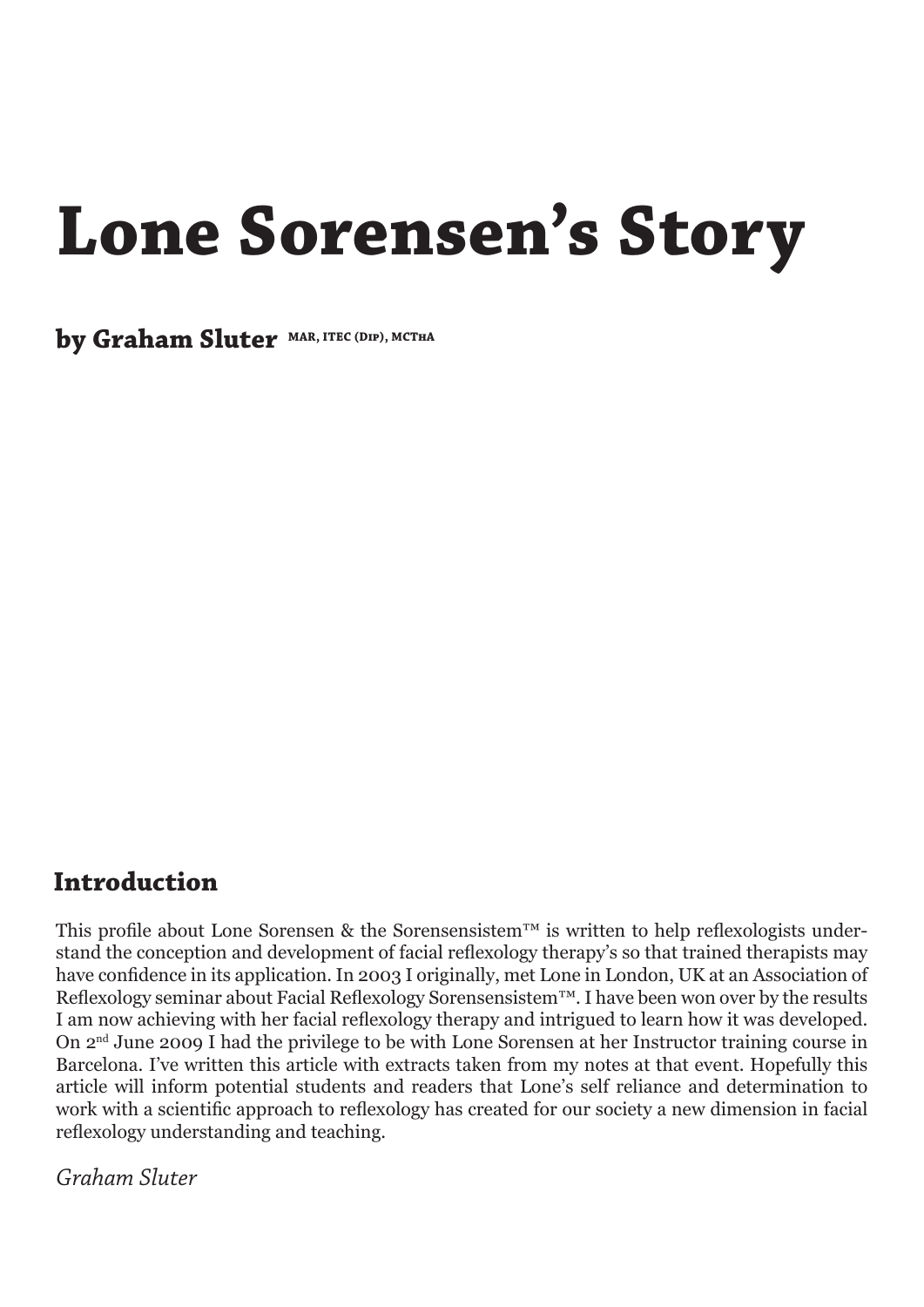## **Lone's Story**

Lone's story with reflexology starts when she was 18 years old and she was number 59 on the reflexologist's registration in Denmark. (32 years later there are over 12,000 reflexologists in Denmark) In those days she owned a health store shop with a room for her foot reflexology work. At this time the reflexology training in Denmark was for 1 year. However, after new reflexology therapy training laws were introduced for anatomy and physiology,



she required an additional 2 years training, which she achieved through night college study. After that period of training was completed, Lone studied acupuncture for another 3 years – throughout that time she always had 12 to 15 reflexology clients a day to treat. Eventually Lone's practice developed and she had another 8 therapists helping her.

Lone always had a great interest in helping children, so she went to Germany to study cranial therapy work. By that time Lone had 19 diplomas in various worldwide additional therapy courses, mostly studied in German & English, but she was always wanting more information about therapies she could work with about children's problems and this gave her great experience in the diagnosis of many children's illnesses.

After 4 years as a foot reflexologist Lone started a company in Denmark working in an airport for women office workers who had typewriter and computer related repetitive strain problems (RSI). From this humble beginning she was able to open her first institute of reflexology with 11 full time employees for foot reflexology. Always with an interest in children's problems, Lone started doing experimental work at a local school with foot reflexology but the results were not good enough and did not last for long enough, so she began to think of other ways to get better results.

When Lone was invited to visit Argentina by a Chinese doctor – Dr Wong – this course of actions started Lone's development to work with and develop her own facial reflexology techniques. Dr Wong explained to Lone about acupuncture points on the face to help children with behaviour problems, concentration and memory problems. There are 16 acupuncture points (NP points) and these have a triple function – by activating one point it works in 3 systems in the body. Lone was a foot reflexologist and this new knowledge meant she had to work acupressure points on the face (which is next to the brain) which allows the pulses from the acupressure to go directly to the brainstem.

At last this face acupressure gave Lone good results at her institute in Denmark when she and her colleagues were using her new facial techniques with foot reflexology.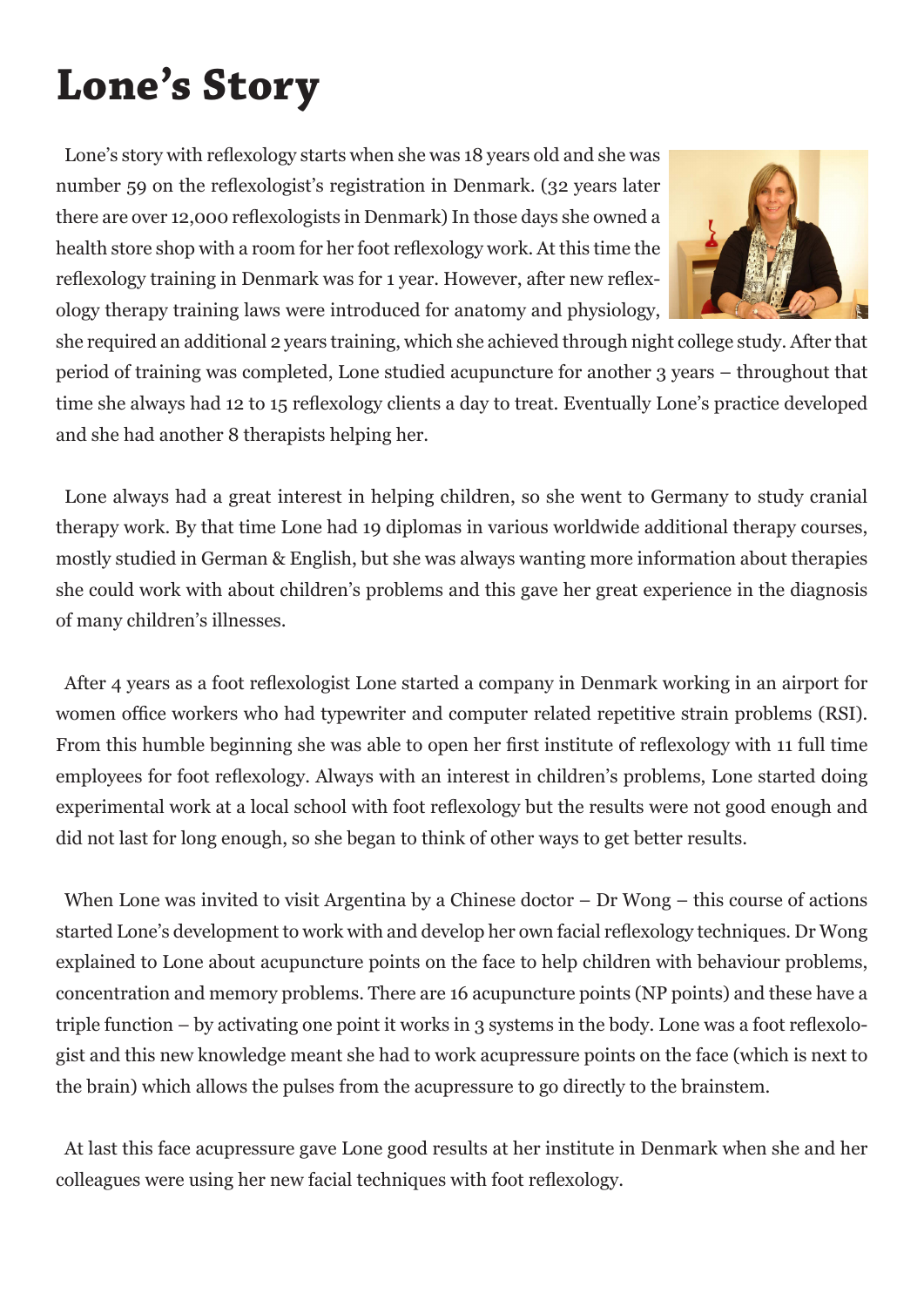In 1988 Lone closed her institute in Denmark and travelled to Argentina with her two children. Lone did not speak Spanish in this new country where she lived on top of a mountain outside a main city. She had no phone, the road structure was poor and this was not a good environment to work from home in. During that period one of Lone's first patients was a local man who had an ulcerated leg which he kept wrapt up and covered in plastic for over 30 years. He was a poor man in a bad state of health with no money, but Lone knew she could help him. Ten treatments later his leg ulcers were cured and he told all the local people about Lone's foot reflexology treatments which created an instant approval from the local people who started to pay her for foot reflexology treatments. Another patient had cancer of the liver. He had a very swollen stomach but his arms and legs were very thin like sticks. His whole body was green colour. As Lone treated him she felt he had major deposits on the liver reflex on his feet. Lone still could not speak much Spanish but she was able to communicate with him that he had three tumours in his liver and with her treatments he got better. This man told everyone he met about Lone and within six months Lone had 120 patients each week, every day working from the early morning to late at night, still working from her mountaintop location. A local lady insisted to Lone that she wanted to learn about Lone's reflexology. Within 8 months of arriving in Argentina this lady became Lone's first student and she went on to be employed by Lone in her Clinic.

Later Lone travelled to Copahue volcanic baths. Each water area had different colours (11 different colours in total) because of different mineral deposits. Each had a different temperature from 26 ºC to 80 ºC. Around the volcano was a medical house (which was difficult to find on the stone roads) built by a Danish person. Lone had an allergy at this point in time and the doctor gave her a plan for treatments in the green bath water at 26ºC (after this treatment her allergy disappeared). It was from this volcanic bath location that Lone saw a tented community of aboriginal South American Indian people. Lone was advised not to visit them because they were not friendly towards westerners. Despite these warnings Lone visited them and witnessed her first facial stimulation, not a face massage. Lone looked on for 15 -20 minutes at two aboriginal South American Indian ladies, then two new ladies arrived for treatments. On the following day Lone again visited these people and this time she sat behind them making her drawings and taking notes of how they moved their hands. Lone was 100% sure this was more like reflexology movements. For ten days Lone spent time with this group and other women (no men, only women aged approximately 15 to 40 year old). Many years later Lone realised that this was a special moment for her to be accepted by these nomadic tribal Indians and that she had witnessed something very important there.

Later back at her home on the mountain, Lone saw a lady suffering from spasticity outside her house (People didn't make appointments – they just sat outside her house and waited). Lone had never worked on a brain damaged person before. Lone's reputation within this community was like a saint in their culture as people communicated only by word of mouth about all the good results they had received from her reflexology therapy. She treated this lady with foot reflexology for eight treatments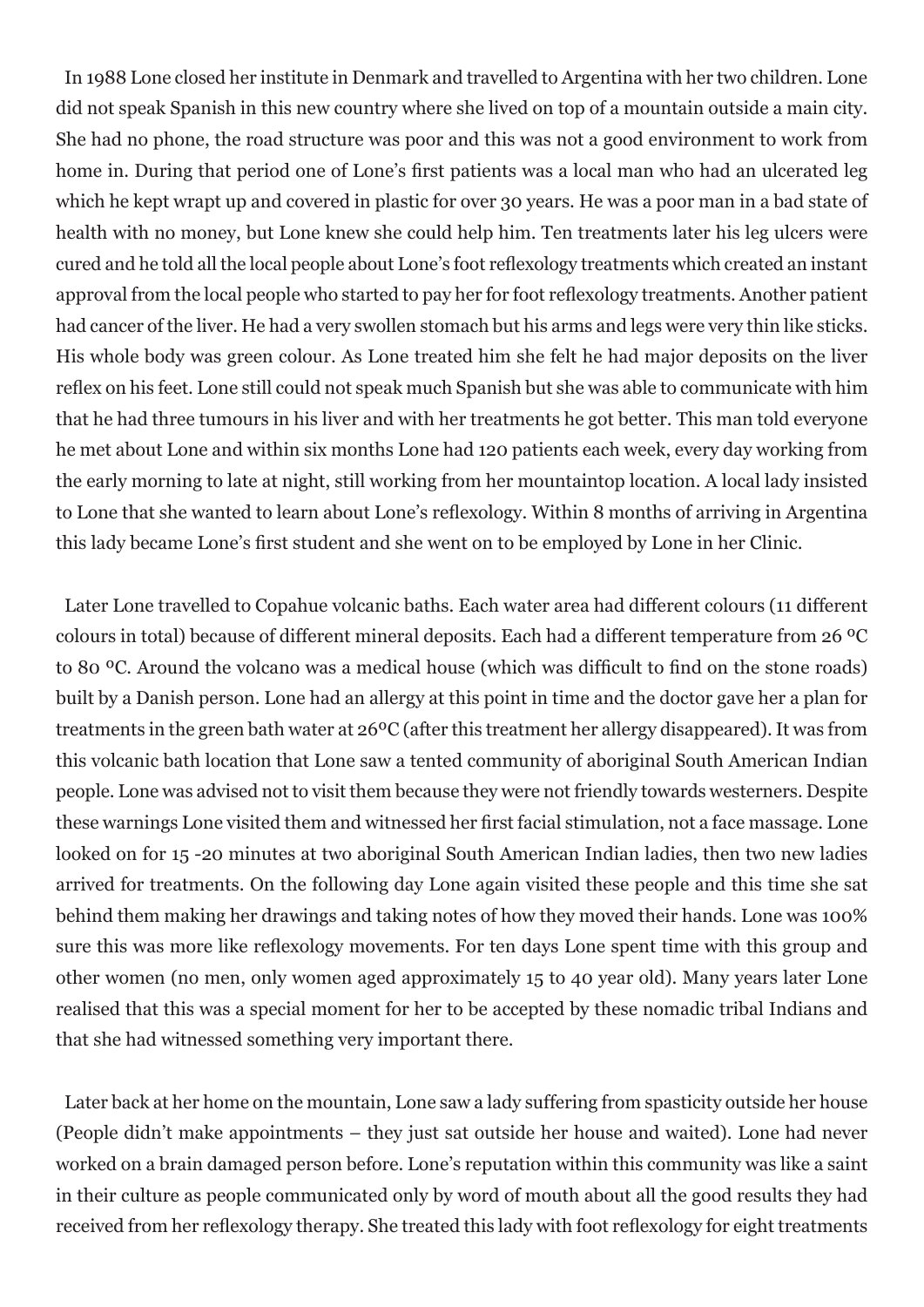at no cost, but there was no change in the lady's condition. Lone then asked if she could try to work on the face with a new technique she had learnt from them the nomadic tribal Indians. After just ten minutes into the treatment the whole body of the lady relaxed, Lone had not seen such a reaction before. The lady had suffered brain damage at 20 years old after a car accident & Lone treated her when she was 23 years old. Treatments were 3 times a week with foot, face reflexology, NP points and cranial lines & points. This was the very beginning of Lone's facial reflexology therapy. She treated her for 1 year and local people wanted to know how the lady was 97% cured - her left arm was still stiff but she was able to look after herself properly without help from anymore. Many more disabled people then visited Lone and she had to move down the mountain to create a new clinic. This lady became Lone's secretary whilst she was in Argentina.

Many disabled people then started to visit Lone as her reputation increased with her experience with many sorts of brain / nervous system issues such as MS, Downs Syndrome, spina bifida etc, After 1½ years Lone had to again move to larger premises which had 3 floors for her school and clinic and 1 floor for her family's accommodation. So within 3 years of arriving Argentina, Lone had built up her organisation to treat patients and teach foot reflexology to 100 students every month and still Lone wanted to learn more about the face and brain as she continued to research and develop her work about facial reflexology.

Then, a totally paralyzed man changed Lone's life for ever. He had a child suffering from spina bifida who with his families help, went to Cuba for rehabilitation. Patients at this clinic were given different therapy treatments every 1½ hours effective for 8 hour per day. From that visit Lone learnt that with disabled people, you have to work every day for intensive treatments to get results.

Despite the difficulties in obtaining permission to visit Cuba, while she was there Lone saw a Vietnamese doctor doing fine needle work (not acupuncture). She only was in Cuba for a few days and she did not get to know his name; she could not speak with him but she did connect with him to watch what he was doing. This was in 1989 – many years ago and Lone never saw him again. The next year she was able to learn the therapy from an Argentinean doctor called Dr. Caballo who was the chief doctor in a hospital called "Hospital 10th of Octuber" in Cuba. Dr. Caballo spoke French & Vietnamese so it was still difficult for Lone to communicate with him but eventually Lone got a copy of his face maps in French. Lone translated this into Spanish and realised it was the nervous system.

Back in Argentina Lone discussed the treatment she had seen with Spanish doctors. A girl totally paralyzed by a car accident and was having to be fed intravenously, became Lone's patient for reflexology. Lone worked with facial, foot and NP points for every day and after 3 weeks this girl could digest food herself.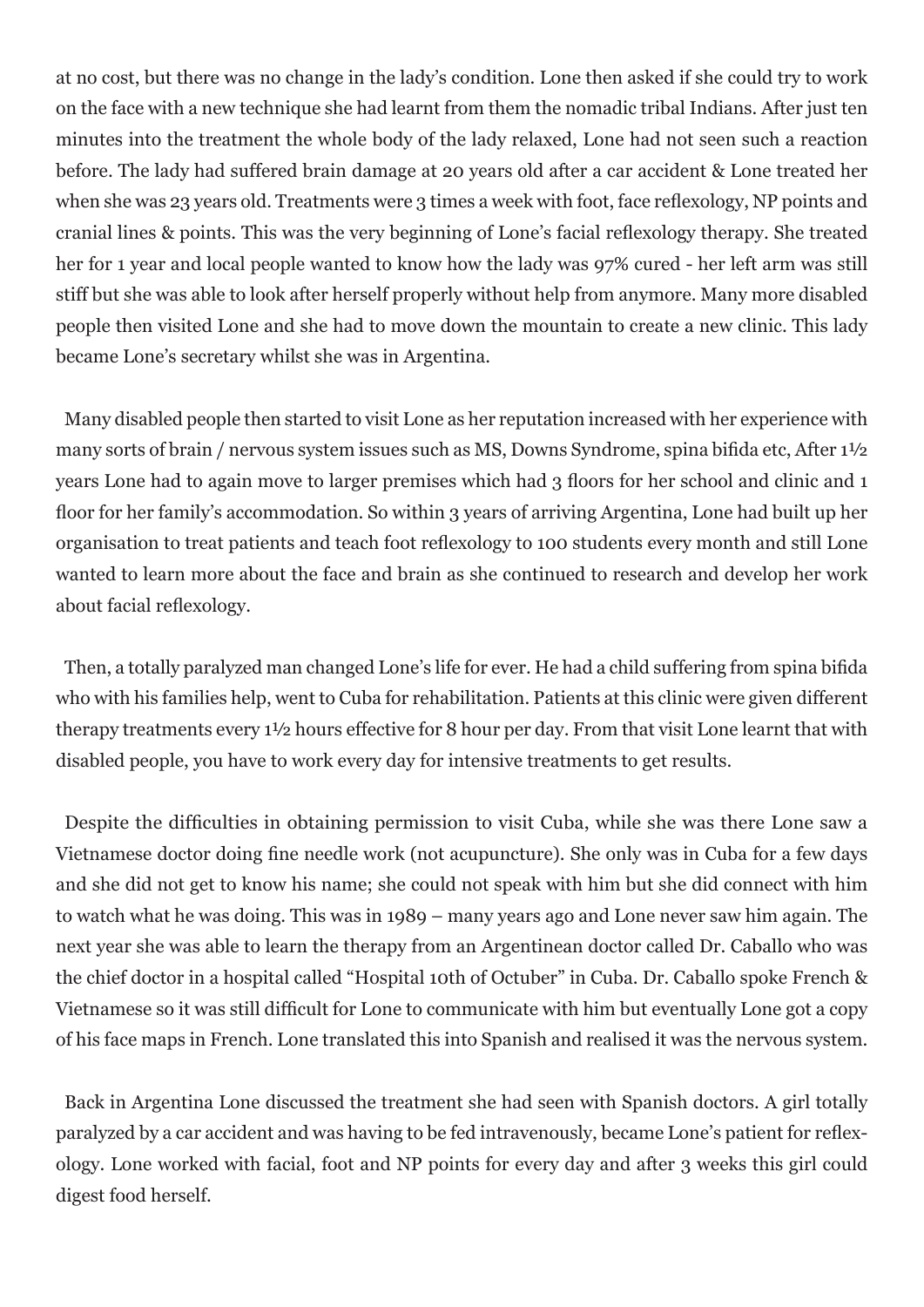Lone works every day on her patients and she also teaches her students and researches her findings to improve her application of therapy techniques. Within 2 years Lone had the basic system for facial reflexology with NP points for specific conditions.

She then went back to the Copahue tribe of Pehuenches Indians in the Andes and was invited to live with them for some days. Only women get treated every day, men are not valued in this culture for therapies they only got treated if they were injured or have problems. This nomadic tribe lives in peace and harmony with their environment. The oldest treats the youngest and passes teaching skills to next the generation of teacher. Girls are treated from their first period time. They live long lives one woman was 115 years old. Their skin is not wrinkled but a nice colour despite living conditions at high altitudes and the sun's strength. They trade in horses; eat health food, fish and vegetables. They use natural rose hip oil for treatments and they also use the rose hips to make tea to drink. They protect their skin with the rose hip oil, and pregnant women use it for massage to the womb.

Through a translator Lone was able to discuss her drawings and notes to ensure her notes were correct. It's this system developed from her meetings with aboriginal South American Indian women that Lone created her unique massage technique to feel the sensitivity of the texture of the skin, interpreting the results to reflex zones from the face to the entire body.

Later Lone was again able to return to Cuba to study "Cybernetic System" a Vietnamese treatment method. This treatment is also known "Dim Chan" which Lone developed into a part of the Facial Reflexology Sorensensistem™.

Back in her clinic in Argentina Lone had 6 assistants who treated 1000 patients per month, doing the base work part of Facial Reflexology Sorensensistem™. Lone herself then treated each of these patients for 20 minutes with her precision detailed work of the therapy, whist her secretary called Mary wrote up all the notes precisely as Lone instructed. In a 12 year period of working to this schedule Lone was able to analyze every patient and create their individual treatment plans. With this workload Lone could see hundreds of sick children per month which provided her with opportunities to set up case study groups for special projects – eg. 30 children with spina bifida to find that a combination of facial and foot reflexology gave amazing results. A project with 30 Down's syndrome children given 4 hours treatments, 4 days a week by her students for a month; then there were elderly person case studies on Parkinson's disease and dementia; and also another study on 200 women with breast cancer.

Lone was working every night to sort out case histories of clients. Her research, dedication, practical application has given her probably the most extensive depth of knowledge and experience for treating disabled people with facial reflexology in the world. She also has a lot of experience with facial reflexology in treating illnesses like cancer, allergies, and kidney disorders to constipation.